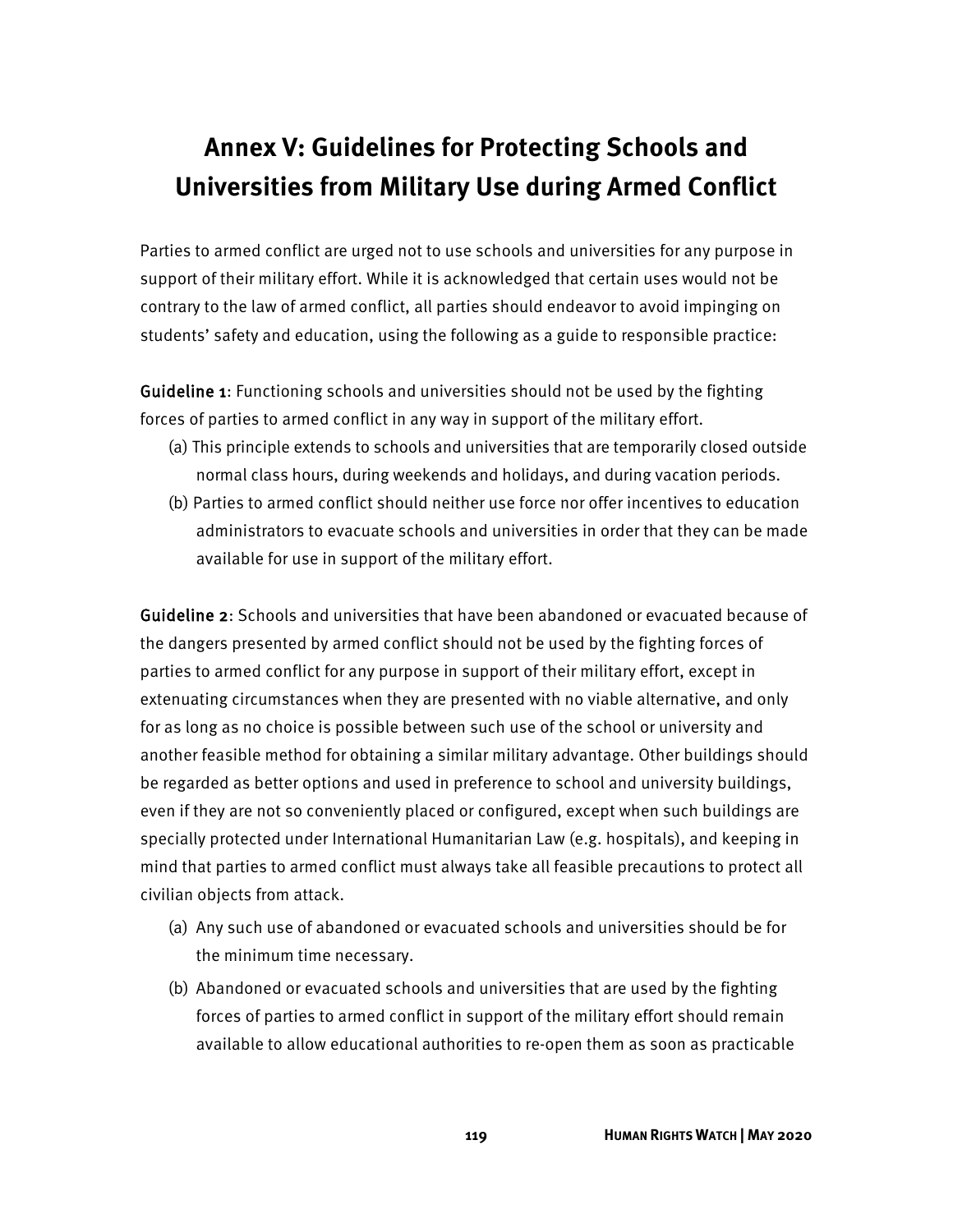after fighting forces have withdrawn from them, provided this would not risk endangering the security of students and staff.

(c) Any traces or indication of militarisation or fortification should be completely removed following the withdrawal of fighting forces, with every effort made to put right as soon as possible any damage caused to the infrastructure of the institution. In particular, all weapons, munitions and unexploded ordnance or remnants of war should be cleared from the site.

Guideline 3: Schools and universities must never be destroyed as a measure intended to deprive the opposing parties to the armed conflict of the ability to use them in the future. Schools and universities—be they in session, closed for the day or for holidays, evacuated or abandoned—are ordinarily civilian objects.

Guideline 4: While the use of a school or university by the fighting forces of parties to armed conflict in support of their military effort may, depending on the circumstances, have the effect of turning it into a military objective subject to attack, parties to armed conflict should consider all feasible alternative measures before attacking them, including, unless circumstances do not permit, warning the enemy in advance that an attack will be forthcoming unless it ceases its use.

- (a) Prior to any attack on a school that has become a military objective, the parties to armed conflict should take into consideration the fact that children are entitled to special respect and protection. An additional important consideration is the potential long-term negative effect on a community's access to education posed by damage to or the destruction of a school.
- (b) The use of a school or university by the fighting forces of one party to a conflict in support of the military effort should not serve as justification for an opposing party that captures it to continue to use it in support of the military effort. As soon as feasible, any evidence or indication of militarisation or fortification should be removed and the facility returned to civilian authorities for the purpose of its educational function.

Guideline 5: The fighting forces of parties to armed conflict should not be employed to provide security for schools and universities, except when alternative means of providing essential security are not available. If possible, appropriately trained civilian personnel